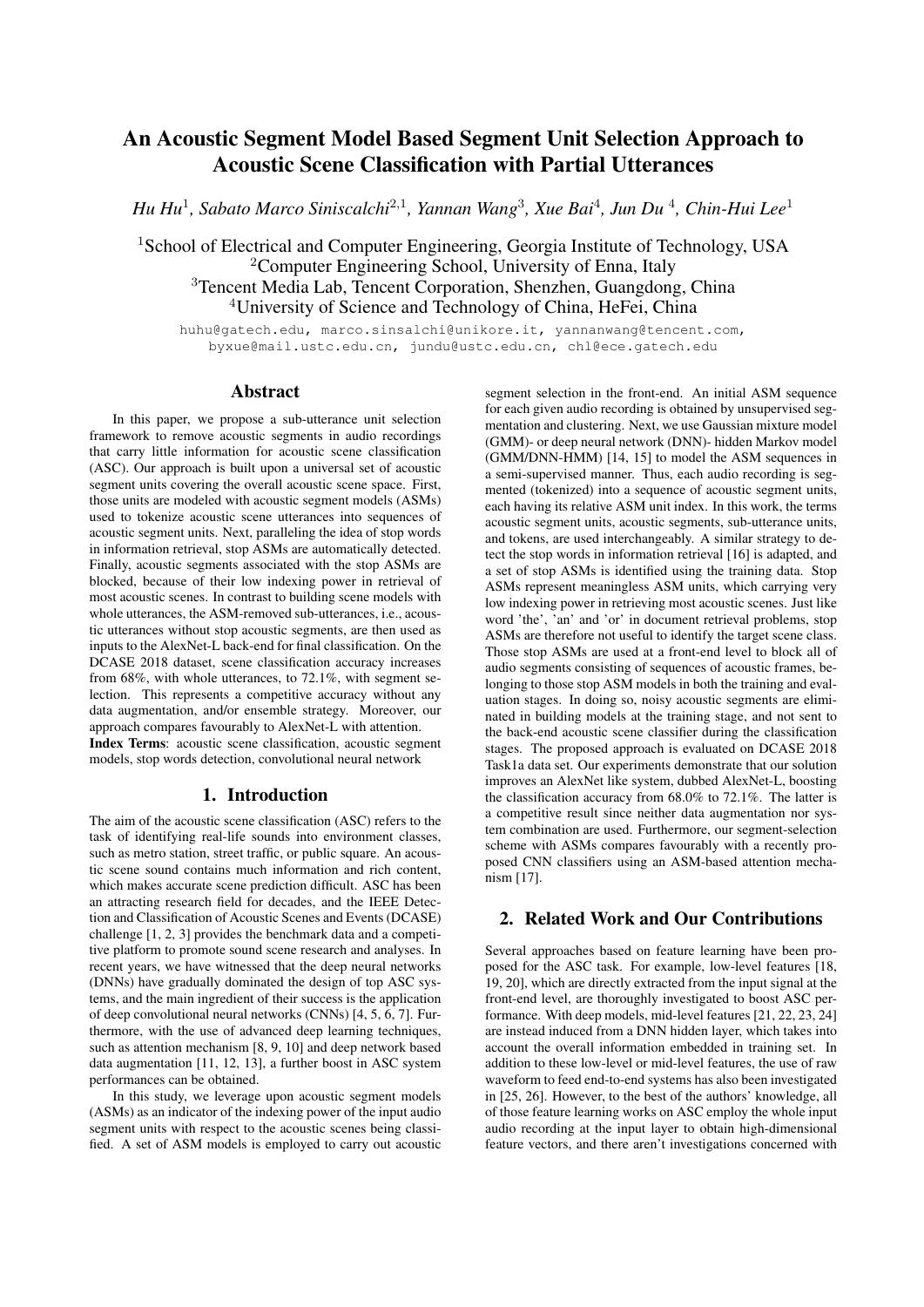segment selection at a front-end level.

From a human listening perspective, sound recognition is often guided by detecting prominent acoustic events and/or audio cues useful to identify particular acoustic scenes [27]. For example, human listeners may leverage upon a car horn sound to determine that it is from a street traffic scene, or a loud plane engine sound to determine it is from an airport. Those sounds generated from car horns and plane engines, have stronger indexing power than other sounds for classifying these two acoustic scenes. Hence we argue that we are bound to get better ASC accuracy if we can block acoustic segments with little indexing power. Our idea could be related to an attention mechanism [8, 9, 10, 17], which uses an ad-hoc internal connectionist block and a huge amount of data to weight hidden internal representations accordingly to its salience to the target outputs. However, an attention mechanism requires extra amount of parameters, and the performance highly depends on the model tuning. Our approach introduces a well-known approach from the information retrieval field [16] to detect meaningless sound events, and the experimental evidence confirms our claim.

In order to find the semantic salience of sound events, we use ASMs. ASMs are a set of self-organized sound units that are intended to cover the overall acoustic characteristics using available training data [28]. The ASM framework has recently been adopted in many audio sequence classification tasks, such as language identification [29], speaker identification [30], emotion recognition [31], music genre classification [32] and the acoustic scene classification [33]. As for ASC, it makes the assumption that the acoustic characteristics of all scenes can be covered by a universal set of acoustic units. Thus, input audio recordings can be transformed into ASM sequences, which are in turn processed by latent semantic analysis (LSA) [34] to obtain feature vectors with semantic information. Finally, a CNN based ASC system with an attention mechanism using ASM units is proposed in [17]. Different from the conventional ASM framework, in this work, ASM sequences are not used for a follow-up feature extraction process. In the experimental section, we demonstrated that our front-end solution outperforms that with the attention mechanism in [17].

## 3. Acoustic Segment Modeling

Like the phoneme representation for the speech utterance, we assume that the sound characteristics of acoustic scenes can also be covered by a universal set of acoustic units. The ASM approach aims to build a tokenizer to transfer the scene audio into a sequence of ASMs, i.e., the acoustic units specified in an acoustic inventory. The ASM sequence is generated in two main steps: (i) an unsupervised approach is used to seed the initial ASMs, with each acoustic unit having a fixed length (acoustic segment), (ii) either a GMM-HMM or DNN-HMM system is built on top of the initial ASMs and then used to generate the ASM sequence for a given audio recording.

#### 3.1. Initial ASM Sequence Generation

ASM initialization is a critical factor for the success of the ASM framework. The initial ASM sequence generation is performed at a feature level, i.e. log-mel filter bank (LMFB) energies, or mel frequency cepstral coefficients (MFCCs). First, a given input audio recording is divided into a sequence of fixed-length segments. In our experiments, an audio recording is split into 50 acoustic segments, each having 20 LMFB or MFCC frames. The arithmetic mean of these 20 frames is used to generate a



Figure 1: *The framework of proposed ASM-guided segment selection approach for ASC.*

single feature vector representing the whole segment. Next, all generated feature vectors for the training material are used with the K-means clustering algorithm to find a set of centroids. Audio segments are grouped into a small number of acoustic classes (each class is an ASM), to represent the whole acoustic space scattered by the training data. We do not leverage any prior knowledge when building our acoustic inventory; therefore, the set of ASMs and its corresponding model arises in an unsupervised manner. Finally, the centroids can be used to map a given audio recording into an initial ASM sequence. Each initial ASM sequence has a fixed number of 50 ASM units, since we have split the input recording into 50 fixed-length segments.

## 3.2. GMM/DNN-HMM Training

The initial ASMs can provide a rough segmentation of the audio scene, where segments have fixed-length in terms of the number of audio frames, which does not adhere to real scenarios. A finer segmentation result can be obtained leveraging the HMM framework, in which the state probability density functions (pdfs) can be obtained with a GMM or DNN. We therefore deployed both GMM-HMM and DNN-HMM tokenizers as follows:

- 1. Seed a GMM-HMM for each ASM unit based on the initial ASM segmentation.
- 2. Use the model obtained in Step 1 and perform Viterbi decoding on all the training utterances.
- 3. Train the model with the new transcriptions generated in Step 2.
- 4. Repeat Step 2 and Step 3 until convergence.
- 5. Build a DNN-HMM using the GMM-HMM and new ASM segmentation.

# 4. Front-end Segment Selection via ASM

For acoustic scenes, differently from spoken utterances, only few real meaningful segments characterize the whole scene. For example, a car horn sound is an import sign to determine a street traffic scene, but many other segments in that acoustic scene do not carry any key information to make the correct classification. However, it's not easy to detect meaningful segments for most of the acoustic scenes. Therefore, more and more ASC systems simply use a CNN end-to-end approach to learn the mapping from the input audio recordings to the output scene class .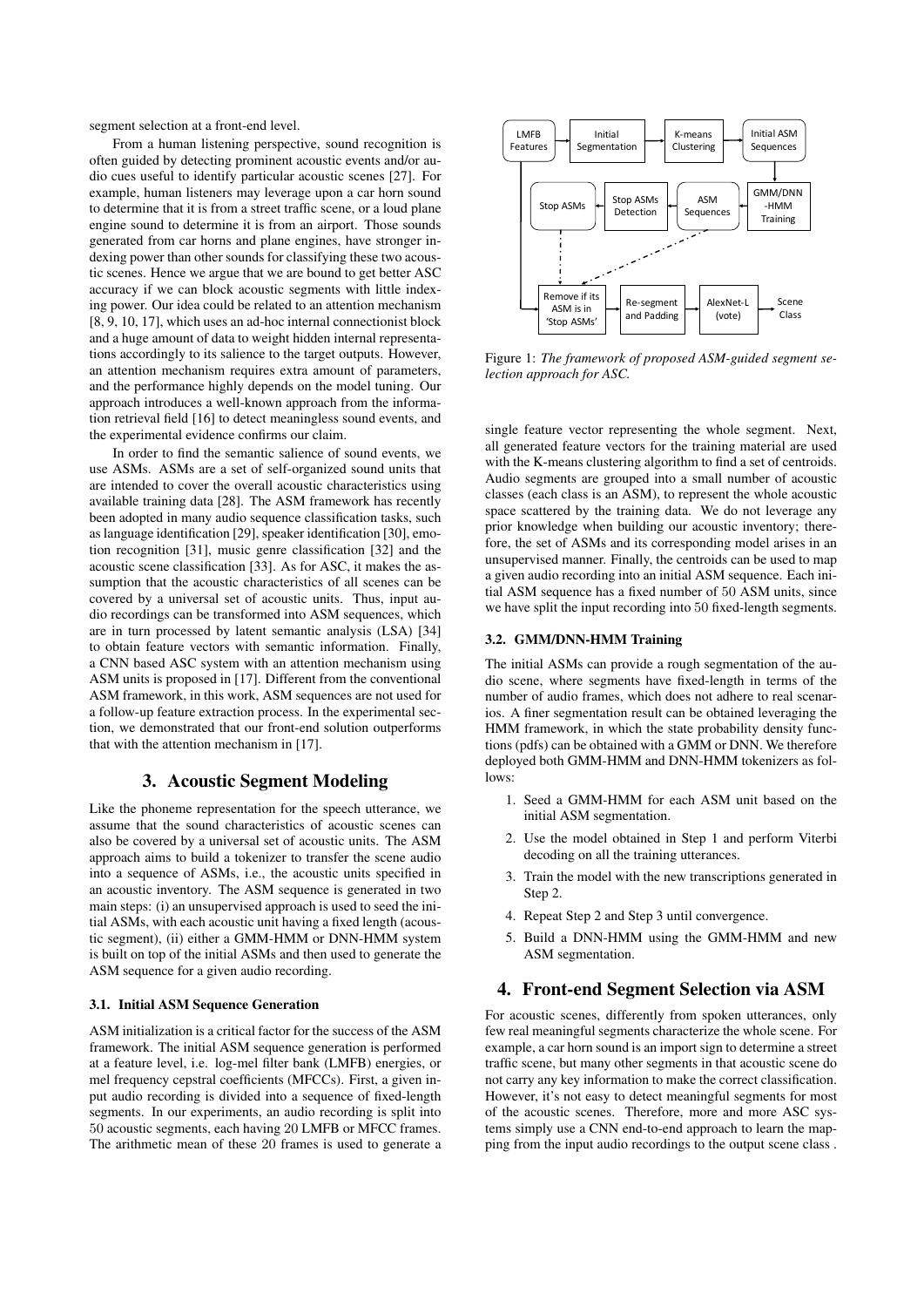Nonetheless, CNNs are good at extracting local features but not for overall segment selection. ASMs are used in our work to find useful acoustic segments, which have high indexing power with respect to the target acoustic scene. If useless segments can be removed in the front-end processing stage, that will be beneficial to the back-end classifier, as proven in the experimental section.

The proposed ASM-based front-end segment selection framework for sub-utterance acoustic scene classification is shown in Figure 1. The dashed lines indicate where ASM sequences and stop ASMs are used. Stop ASMs, and ASM sequences are generated in the segment selection block to remove consecutive feature frames not useful for final scene classification. The stop rules and segment selection steps are described in detail in the following section.

#### 4.1. Stop ASMs Detection

Stop ASMs, as the name reveals, takes inspiration from stop words in information retrieval [16]. Given the inventory of ASMs, stop ASMs are a subset of the original ASMs that does not carry much information for retrieving the target acoustic scenes. Compared with other ASMs in the inventory, stop ASMs have either a lower indexing power, or no indexing power at all when it comes to make the final classification decision. We use  $D$  to denote the total number of ASMs in the inventory, and N to denote the total number of utterances in the training set. In this study, we consider four different methods to detect the stop ASMs [35, 36, 37]:

• Mean Probability (MP): it is the average probability of each unit  $M_i$  in ASM sequences of the training set. MP considers the frequency of each ASM and is calculated by

$$
MP(M_j) = \frac{\sum_{i=1}^{N} P_{i,j}}{N},\tag{1}
$$

in which  $P_{i,j}$  is the probability of the ASM unit  $M_j$  in utterance  $U_i$ , and calculated by dividing its frequency by the total number of the ASMs in  $U_i$ .

• Inverse Document Frequency (IDF): it measures how much information the ASM provides to reflect the importance of each ASM. IDF is calculated by

$$
IDF(M_j) = \log \frac{N+1}{N_j+1},\tag{2}
$$

in which  $N_i$  is total number of times the ASM unit  $M_i$ appears in the training utterances.

• Variance of Probability (VP): it considers the variance of each ASM unit. VP is calculated by

$$
VP(M_j) = \frac{\sum_{i=1}^{N} (P_{i,j} - MP(M_j))^2}{N}.
$$
 (3)

• Statistical Values (SATs): this metric considers both the mean and the variance. If an ASM unit has high SAT values, it implies that  $M_i$  occurs frequently and uniformly in all the training utterances, and  $M_i$  is very likely to be a stop ASM. SAT is calculated by

$$
SAT(M_j) = \frac{MP(M_j)}{VP(M_j)^{1/2}}.
$$
 (4)

In our experiments, we select the top  $P$  ASMs for functioning as stop ASMs. The segments whose ASMs are in stop ASMs dominate in most utterances.

## 4.2. Data Processing with Stop ASMs

The front-end processing is performed with stop ASMs and ASM sequences. As shown in Figure 1, for a given input with an ASM sequence, the corresponding LMFB feature frames will be removed if their ASMs are stop ASMs. The remaining feature fragments will be re-segmented and padded into a group of fixed-length acoustic segments. In our experiments, if a fragment is more than 20 frames, we will divide it into segments with the length of 20 frames, otherwise, we will perform zeropadding to make it having 20 frames. Hence, each acoustic scene would eventually have a different number of segments, which depends on the number of frames that have been blocked at the front-end level. After re-segmenting and padding process, the new generated fixed-length segments are fed into the back-end classifier. Each segment is assigned to a scene class by AlexNet-L back-end classifier, and the final scene class is obtained via majority voting among all segments.

# 5. Experiments and Result Analysis

#### 5.1. Experimental Setup

The proposed approach is evaluated on the DCASE 2018 Task1a development data set [3]. It contains 24 hours of acoustic scene audio recorded with the same device at a 48kHz sampling rate in 10 different acoustic scenes. Following the official recommendation, the development data set is divided into training and test sets containing 6122 and 2518 utterances, respectively. For each 10-second binaural signal, STFT with 2048 points is applied separately on the left and right channels, with a window length of 25ms and an overlap length of 10ms. Mel filter-banks with 128 bins are applied to obtain the log-mel filter bank (LMFB) features. Our ASC baseline system is based on the AlexNet [38] model. Nonetheless, different from the original AlexNet, we reduce the parameter size due to internal resource constrains. The baseline is denoted as AlexNet-L in the rest of this work. It has five convolutional layers with a kernel size of  $4 \times 4$ , and two fully connected layers with hidden dimension of 1024. Each layer consists of convolution, batch normalization, ReLU activation function and max pooling. AlexNet-L is trained with a stochastic gradient descent (SGD) algorithm with a cosine based learning rate scheduler. Each input utterance is segmented to 20 frames (0.2 seconds per segment). After AlexNet-L classification, the final scene class of the input waveform is voted by a majority using the classification result on each segments.

In the acoustic segment modeling stage, the initial segment length is set to 20 frames, which is the same with the segment length in the baseline AlexNet-L. Hence each utterance is divided into 50 segments. The size  $D$  of the ASM inventory is set to 64. According to our experiments,  $D$  is robust to the parameter setting. GMM-HMMs are powerful for modeling sequential data, and we here to refine the initial tokenization phase. A left-to-right HMM topology is used in each 6-state GMM-HMM. In DNN-HMM, the DNN has six hidden layers, each having 2048 neurons. The output layer estimates the state probability density function (pdf) of the 64 HMMs. During the stop ASMs detection, top-3 ASMs function as stop ASMs for each metric discussed in Section 4.1. After removing segments whose ASMs are in the stop ASMs set, the remaining acoustic fragments are re-segmented and padded to obtain 20 acoustic frames per segment. As done with AlexNet-L, majority voting is used to decide the final scene class.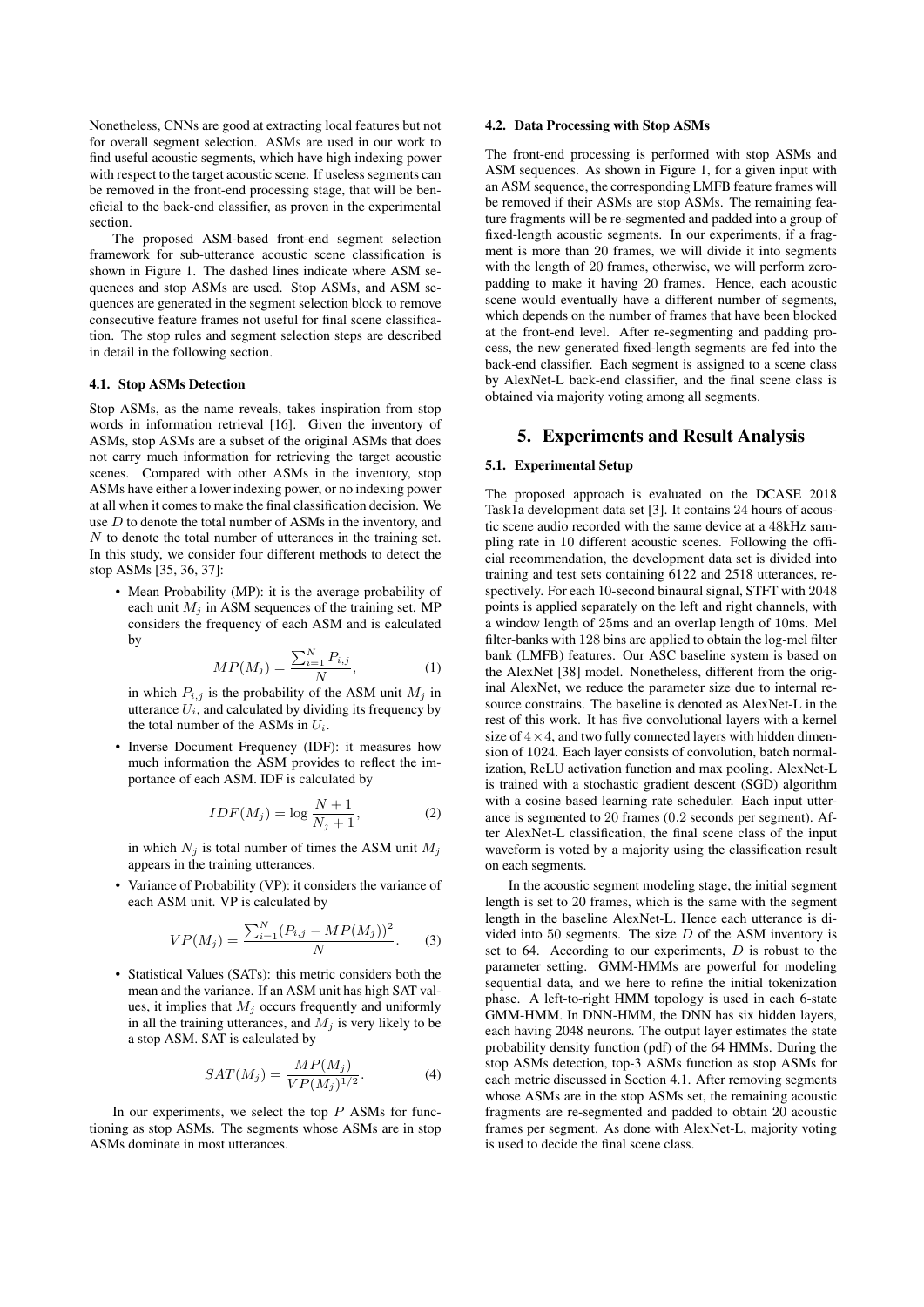### 5.2. Stop ASMs Detection Results

The stop ASMs detection result is shown in Table 1. Different detection criteria lead to a different set of stop ASMs. We selected the top three ASMs according to highest MP, lowest IDF, lowest VP and highest SAT, as our stop ASMs. From Table 1, we can notice that some ASMs, such as  $M_8$ ,  $M_{14}$ , appear independently of the metrics. The latter implies that some acoustic segments do satisfy our assumption, that is, there are acoustic segments having low or no indexing power for scene classification. Stop ASMs found by GMM-HMM and DNN-HMM are similar. When using the SAT criterion, the same set of stop ASMs is found independently of the tokenizer. However, although different metrics can select the same stop ASMs, the technique to obtain ASMs would lead to different segment boundaries, which eventually affects final classification results.

Table 1: *Stop ASMs detection results with different metrics.* M<sup>i</sup> *indicates* i*-th ASM in the ASM inventory. Initial ASMs imply that initial ASM sequences are used in stop ASMs detection. GMM-HMM and DNN-HMM refer to sequences obtained with the those models.*

| Metric     | Initial ASMs          | <b>GMM-HMM</b>           | DNN-HMM                  |
|------------|-----------------------|--------------------------|--------------------------|
| <b>MP</b>  | $M_8, M_{35}, M_{43}$ | $M_{21}, M_{35}, M_{43}$ | $M_8, M_{35}, M_{43}$    |
| IDF        | $M_8, M_{10}, M_{14}$ | $M_8, M_{10}, M_{51}$    | $M_8, M_{10}, M_{14}$    |
| <b>VP</b>  | $M_4, M_{39}, M_{53}$ | $M_{39}, M_{42}, M_{56}$ | $M_{39}, M_{55}, M_{56}$ |
| <b>SAT</b> | $M_8, M_{14}, M_{52}$ | $M_8, M_{14}, M_{52}$    | $M_8, M_{14}, M_{52}$    |

#### 5.3. ASC Experimental Results

The proposed ASC system is shown in Figure 1, and related experimental results are given in Table 2. For a comprehensive evaluation, the high-resolution attention network with ASM (HRAN-ASM) system proposed in [17] is also implemented, and its classification results are reported. In particular, we have adopted the two attention modules with ASM embedding into our AlexNet-L baseline model. The first two rows in Table 2 are official baseline [3] and our AlexNet-L baseline. The AlexNet-L attains a classification accuracy of 68.0%, which is improved to 69.5% by with the HRAN-ASM in the third row. Although our experiments are conducted with the same data sets adopted in [17], experimental results are slightly different because of different speech features and models used in our work.

Table 2 lists experimental results obtained with the proposed approach in the last three rows when SAT is used as the metric to extract the stop ASMs. We can use our acoustic segment blocking approach with three different ASM tokenizers, namely (i) the initial unsupervised ASM (initial ASM), (ii) GMM-HMM, and (iii) DNN-HMM. In case (i), stop ASMs are first detected using the tokenization obtained with initial ASM. Since the segment length of initial ASM sequences and the input sequences to AlexNet-L are the same, we can directly block the whole segment of the input sequence if its corresponding ASM token is in the set of stop ASMs. Thus, the blocking operation is based on the segment level, in which the re-segmenting and padding is not needed on processed segments. Although initial ASMs are simple models, AlexNet-L accuracy can be boosted from 68.0% to 70.1% (compare first and third rows). In cases (ii) and (iii) with either GMM-HMM or DNN-HMM tokenizers, we can obtain more precise ASM sequences, which in turn improve the final ASC accuracy as shown in the last two rows of Table 2. In details, GMM-HMM boosts AlexNet-L classification up to 71.6%. DNN-HMM can deliver more accurate alignments and boundaries for each ASM segment, which

Table 2: *Evaluation results on DCASE 2018 Task1a data set.*

| Model                 | Accuracy % |
|-----------------------|------------|
| Official baseline [3] | 59.7       |
| AlexNet-L baseline    | 68.0       |
| $+$ HRAN-ASM [17]     | 69.5       |
| + initial ASM (SAT)   | 70.1       |
| + ASM-GMM-HMM (SAT)   | 71.6       |
| + ASM-DNN-HMM (SAT)   | 72.1       |

leads to a final scene classification accuracy of 72.1%, which representing a 4.1% absolute improvement when compared to AlexNet-L.

The above results allow us to conclude that: (a) the ASMbased segment selection approach can significantly improve ASC system, attaining a final classification accuracy of 72.1%, which is a competitive performance given that data augmentation and ensemble methods have not been used in our work, and (b) the proposed solution outperforms AlexNet-L with the attention mechanism initialised with ASM, which the later is reported to compare favourably against self-attention in [17]. The latter demonstrates that our front-end segment selection approach outperforms a more standard attention scheme.

#### 5.4. Evaluation with Different Detection Metrics

The effect of different stop ASMs metrics is shown in Table 3. The initial ASM sequences are used to evaluate different metrics. From Table 3, we can see that different stop ASMs detection metrics result in different classification outcomes. Using MP with initial ASM sequences does not lead to any improvement over AlexNet-L. SAT shows the best performance among all metrics. Those results makes sense since SAT considers both the mean and the variance of the distribution of each ASM unit.

Table 3: *Results with different stop ASMs detection metrics using initial ASMs.*

| Model               | Accuracy $%$ |
|---------------------|--------------|
| AlexNet-L baseline  | 68.0         |
| + initial ASM (MP)  | 68.0         |
| + initial ASM (IDF) | 68.7         |
| + initial ASM (VP)  | 69.3         |
| + initial ASM (SAT) | 70.1         |

# 6. Summary

In this paper, instead of using whole utterances for scene modeling, we propose an ASM based front-end segment selection approach to acoustic scene classification. The overall framework is based on two modules: (i) acoustic segment modeling and selection, and (ii) CNN based classification. ASMs are first generated in an unsupervised manner and refined with GMM/DNN-HMM models. Then stop ASMs detection is performed using ASM sequences for training data. ASM sequences and stop ASMs are used for segment selection before CNN classifier. It implies that segments with low or no indexing power are removed. The proposed approach is evaluated on DCASE 2018 Task1a, and experimental evidences demonstrate the viability of sub-utterance ASC. A classification accuracy of 72.1% is obtained, which is highly competitive for single system and no data expansion.